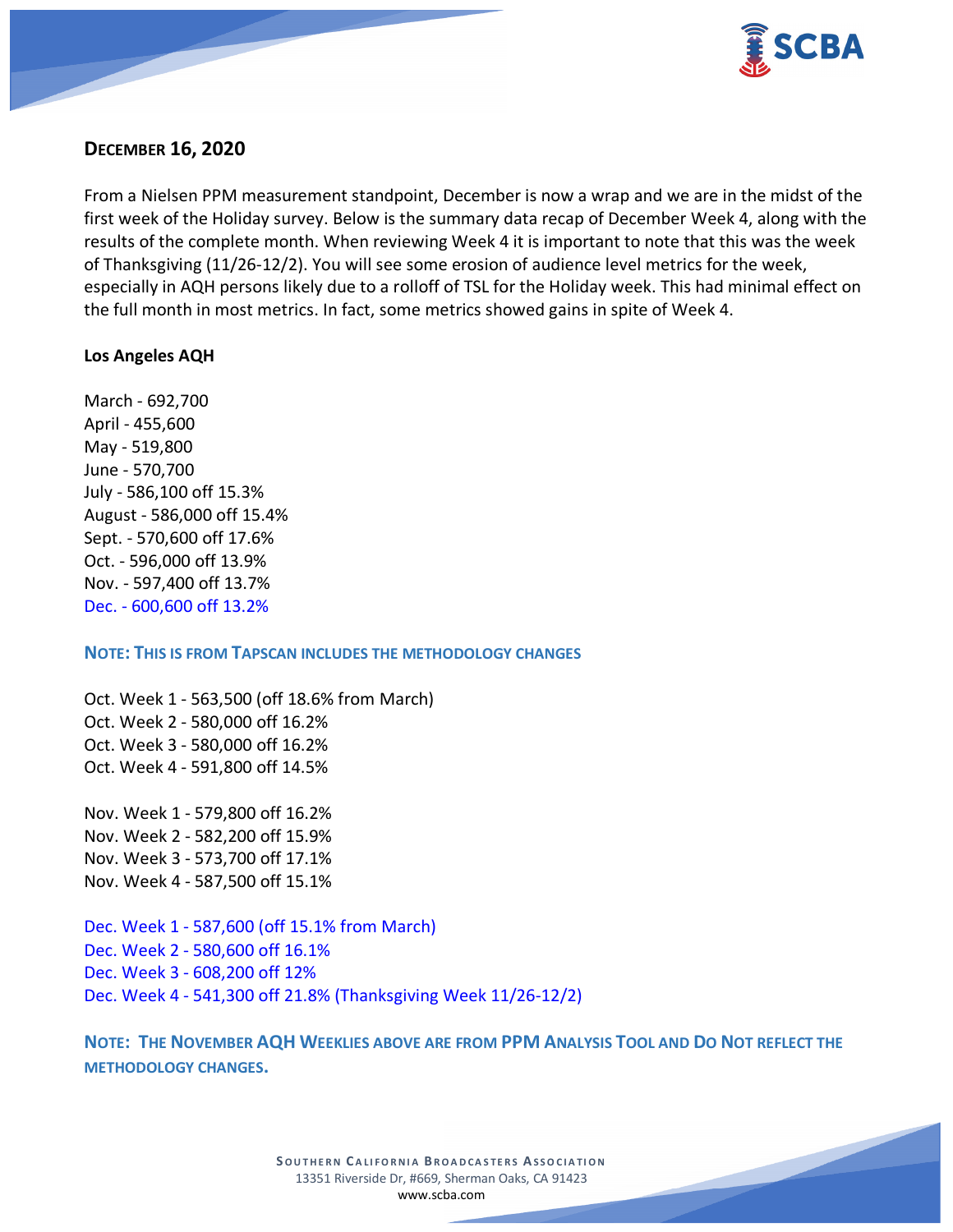

#### **Los Angeles Cume**

March - 10,611,300 April - 9,080,100 May - 9,572,200 June - 9,941,100 July - 10,089,600 off 4.9% August - 10,029,800 off 5.4% Sept. - 9,999,500 off 5.7% Oct. - 10,055,100 off 5.2% Nov. - 10,133,900 off 4.4% Dec. - 9,955,600 off 6.1%

Oct. Week 1 - 9,970,700 (Off 6% from March) Oct. Week 2 - 10,074,200 off 5% Oct. Week 3 - 10,155,500 off 4.6% Oct. Week 4 - 10,060,000 off 5.1%

Nov. Week 1 - 10,133,900 (off 4.4% from March) Nov. Week 2 - 10,216,200 off 3.7% Nov. Week 3 - 10,052,500 off 5.2% Nov. Week 4 - 10,132,900 off 4.5%

Dec. Week 1 - 9,880,500 (off 6.8% from March) Dec. Week 2 - 9,866,500 off 7% Dec. Week 3 - 10,080,100 off 5% Dec. Week 4 - 9,995,200 off 5.8%

#### **Riverside/San Bernardino AQH**

March - 128,900 April - 96,200 May - 105,000 June - 115,100 July - 108,600 off 15.7% August - 109,400 off 15.1% Sept. - 102,100 off 20.7% Oct. - 106,000 off 17.7% Nov. - 105,600 off 18% Dec.- 108,200 off 16%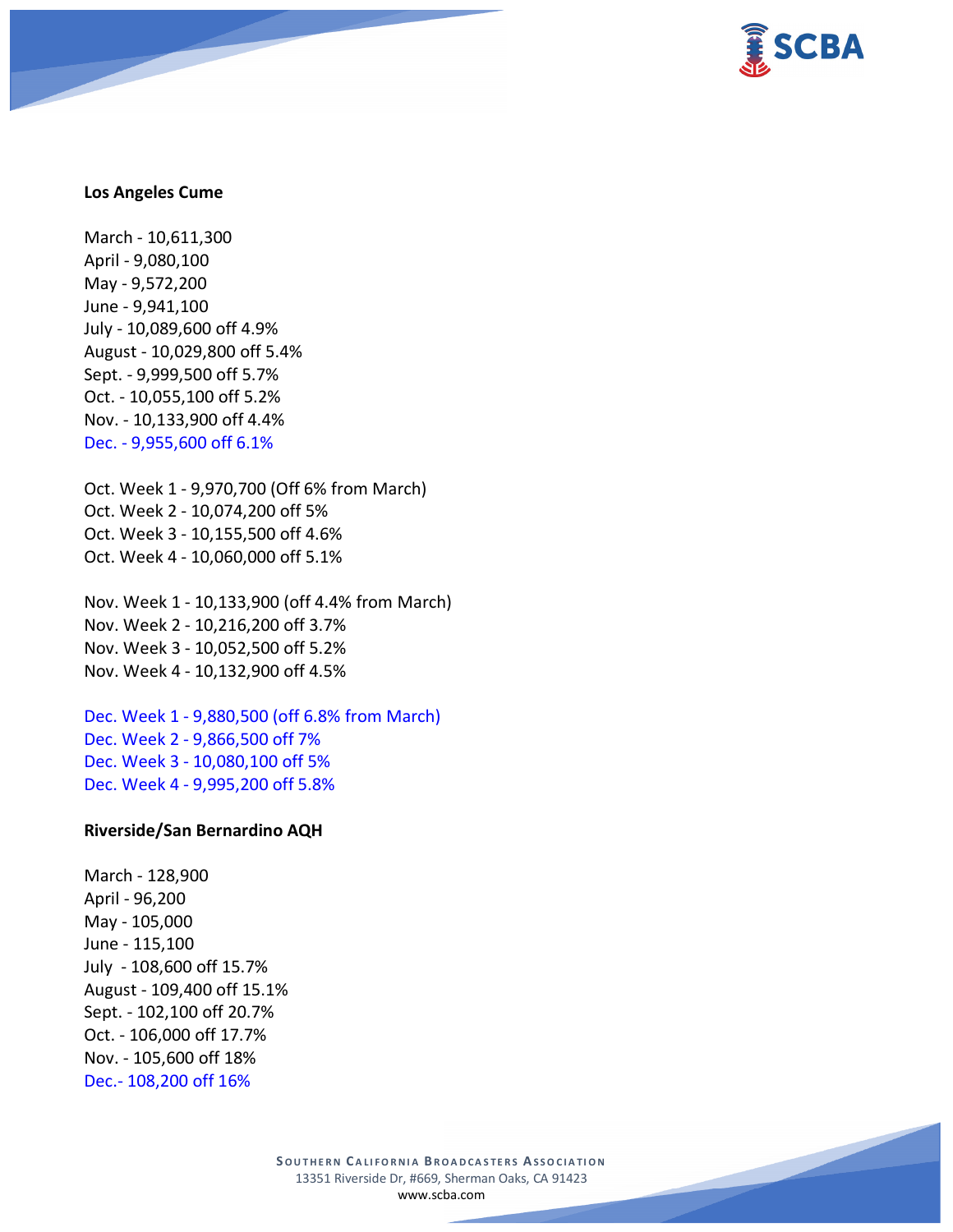

#### **NOTE: THIS IS FROM TAPSCAN AND INCLUDES THE METHODOLOGY CHANGES.**

Oct. Week 1 - 104,600 (Off 18.8% from March) Oct. Week 2 - 104,600 off 18.8% Oct. Week 3 - 102,200 off 20.7% Oct. Week 4 - 101,000 off 21.6%

Nov Week 1 - 101,200 (off 21.4% from March) Nov. Week 2 - 100,000 off 22.4% Nov. Week 3 - 99,000 off 23.1% Nov. Week 4 - 106,500 off 17.3%

Dec. Week 1 - 105,400 (off 18.2% from March) Dec. Week 2 - 108,500 off 15.8% Dec. Week 3 - 109,200 off 15.2% Dec. Week 4 - 94,200 off 26.9% (Thanksgiving Week 11/26-12/2)

**NOTE: THE NOVEMBER AQH WEEKLIES ABOVE ARE FROM PPM ANALYSIS TOOL AND DO NOT REFLECT THE METHODOLOGY CHANGES.**

#### **Riverside/San Bernardino Cume**

March - 2,012,400 April - 1,727,400 May - 1,846,500 June - 1,924,800 July - 1,968,100 off 2.2% August - 1,948,500 off 3.1% Sept. - 1,909,800 off 5% Oct. - 1,891,200 off 6% Nov. - 1,901,700 off 5.5% Dec. - 1,920,900 off 4.5%

Oct. Week 1 - 1,916,000 (Off 4.7% from March) Oct. Week 2 - 1,889,200 off 6.1% Oct. Week 3 - 1,889,900 off 6% Oct. Week 4 - 1,869,700 off 7%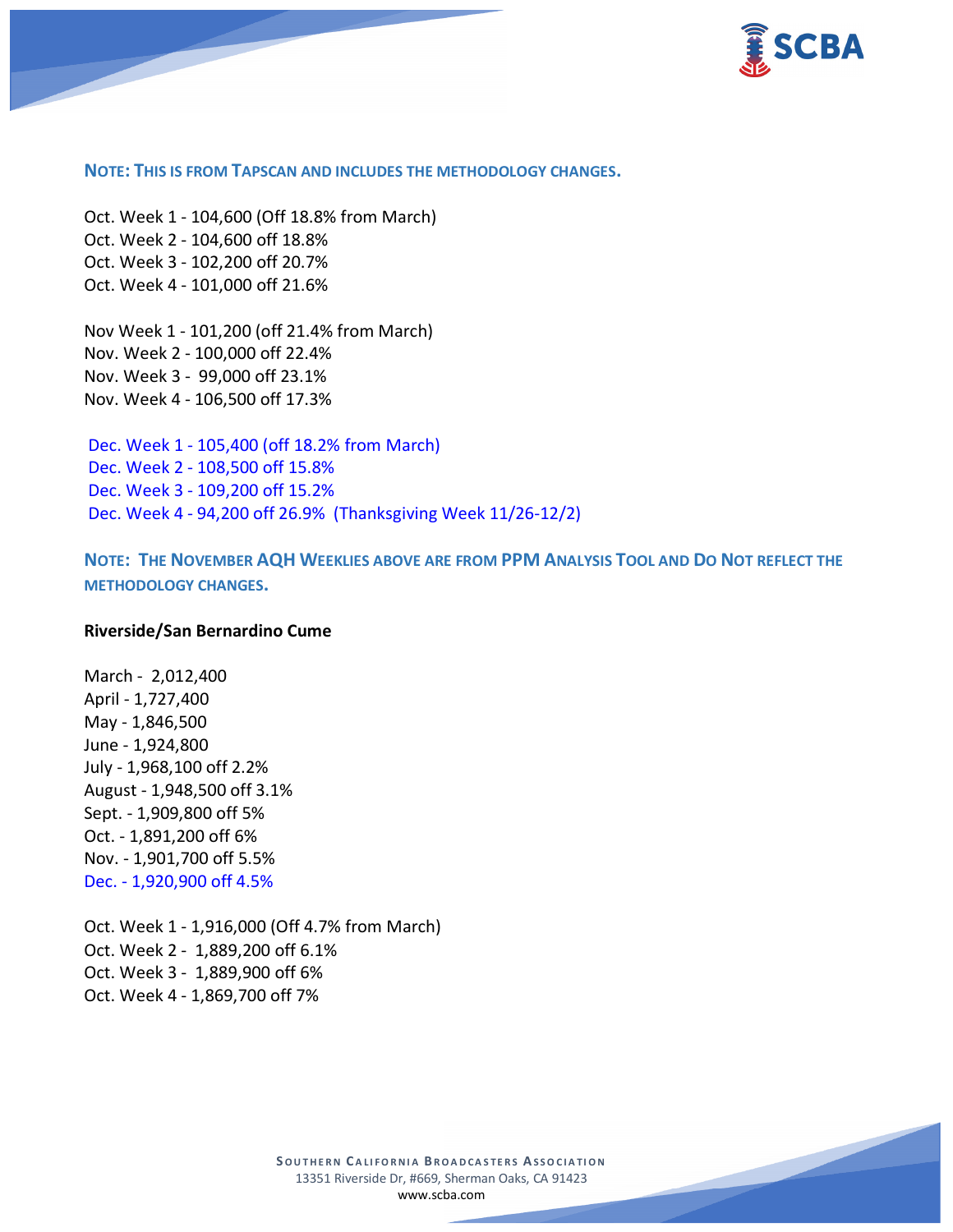

Nov. Week 1 - 1,883,100 (off 6.4% from March) Nov. Week 2 - 1,891,100 off 6% Nov. Week 3 - 1,902,800 off 5.4% Nov. Week 4 - 1,929,700 off 4.1%

Dec. Week 1 - 1,870,000 (off 7% from March) Dec. Week 2 - 1,933,600 off 3.9% Dec. Week 3 - 1,968,300 off 2.2% Dec. Week 4 - 1,911,700 off 5%

#### **San Diego AQH**

March - 142,700 April - 98,000 May - 109,400 June - 120,100 July - 126,000 August - 128,500 (off 10% from March) Sept. - 125,000 (off 12.4%) Oct. - 126,800 (off 11.1%) Nov. - 129,300 (off 9.4%) Dec. - 124,500 (off 12.8%)

#### **NOTE: THIS IS FROM TAPSCAN AND INCLUDES THE METHODOLOGY CHANGES**

Oct. Week 1 - 124,400 (off 12.8% from March) Oct. Week 2 - 121,000 off 15.2% Oct. Week 3 - 118,800 off 16.7% Oct. Week 4 - 125,400 off 12.1% from March

Nov. Week 1 - 119,900 (off 16% from March) Nov. Week 2 - 121,700 off 14.6% Nov. Week 3 - 125,700 off 11.9% Nov. Week 4 - 127,800 off 10.4%

Dec. Week 1 - 118,500 (off 17.0% from March) Dec. Week 2 - 123,500 off 13.5% Dec. Week 3 - 124,900 off 12.5% Dec. Week 4 - 110,300 off 22.7% (Thanksgiving Week 11/26-12/2)

> **S OUTHERN C ALIFORNIA B ROADCASTERS ASSOCIATION** 13351 Riverside Dr, #669, Sherman Oaks, CA 91423 [www.scba.com](http://www.scba.com/)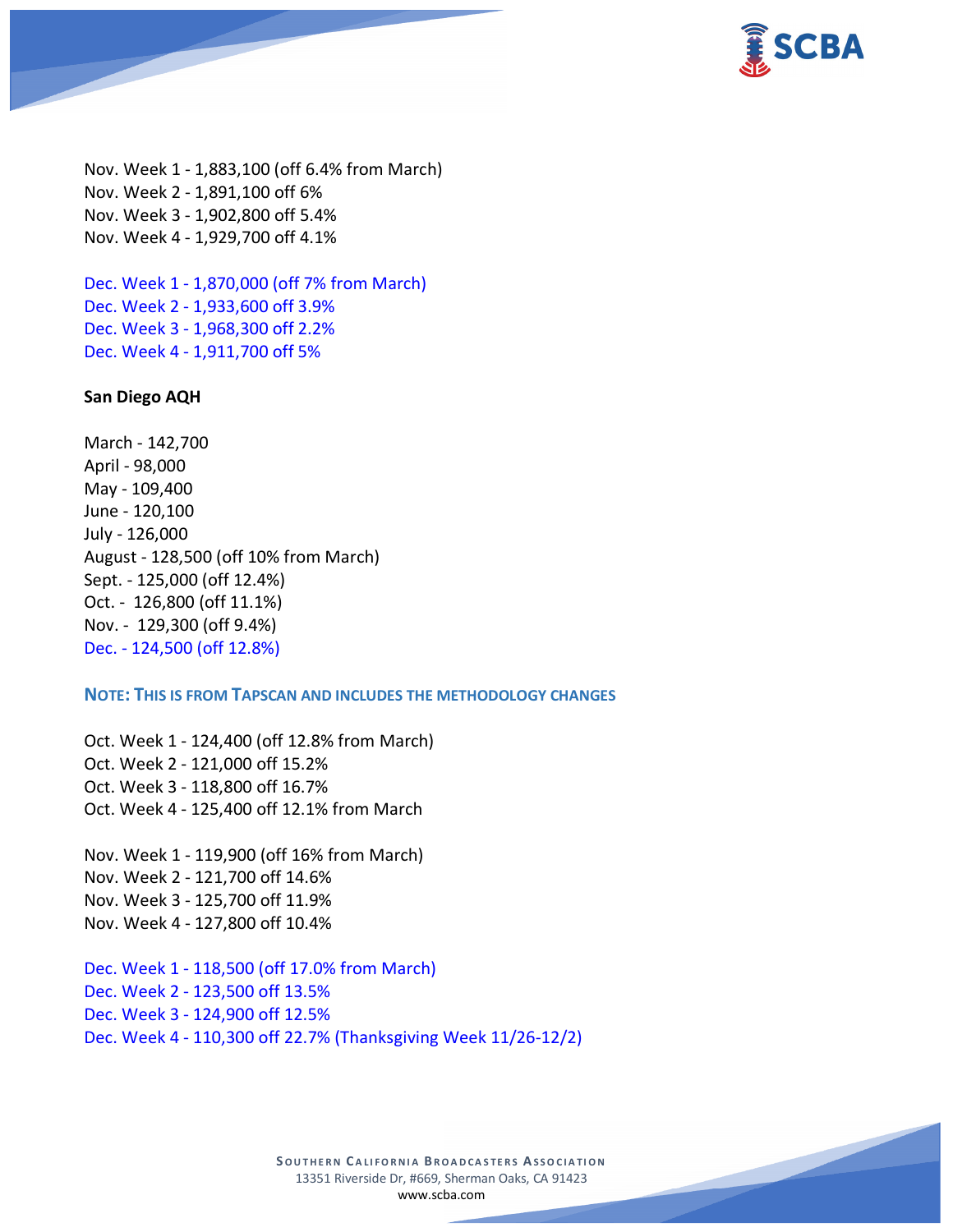

# **NOTE: THE NOVEMBER AQH WEEKLIES ABOVE ARE FROM PPM ANALYSIS TOOL AND DO NOT REFLECT THE METHODOLOGY CHANGES.**

#### **San Diego Cume**

March - 2,549,000 April - 2,133,900 May - 2,303,400 June - 2,408,600 July - 2,438,900 August - 2,418,400 (off 5.1% from March) Sept. - 2,382,700 (off 6.5%) Oct. - 2,398,000 (off 5.9%) Nov. - 2,361,900 (off 7.3%) Dec. - 2,388,500 (off 6.3%)

Oct. Week 1 - 2,409,400 (Off 5.4% from March) Oct. Week 2 - 2,433,200 (off 4.5%) Oct. Week 3 - 2,403,400 (off 5.7%) Oct. Week 4 - 2,346,200 (off 8.0%)

Nov. Week 1 - 2,324,800 (off 8.8% from March) Nov. Week 2 - 2,320,800 (off 9.0%) Nov. Week 3 - 2,408,500 (off 5.5%) Nov. Week 4 - 2,393,700 (off 6.1%)

Dec. Week 1 - 2,295,700 (off 9.9% from March) Dec. Week 2 - 2,430,700 (off 4.6%) Dec. Week 3 - 2,448,900 (off 3.9%) Dec. Week 4 - 2,378,500 (off 6.7%)

There is a broad range of topics covered in this week's lists of curated articles for your inquisitive minds:

## **RESOURCES AND ARTICLES OF INTEREST TO SALES AND ADVERTISERS:**

**U.S. remains biggest retail market; widens lead against China despite COVID-19** Chain Store Age December 16, 2020 [https://chainstoreage.com/us-remains-biggest-retail-market-widens-lead-against-china-despite-covid-](https://chainstoreage.com/us-remains-biggest-retail-market-widens-lead-against-china-despite-covid-19?oly_enc_id=8319H4585489H7M&utm_source=omeda&utm_medium=email&utm_campaign=NL_CSA+Day+Breaker&utm_keyword=)[19?oly\\_enc\\_id=8319H4585489H7M&utm\\_source=omeda&utm\\_medium=email&utm\\_campaign=NL\\_C](https://chainstoreage.com/us-remains-biggest-retail-market-widens-lead-against-china-despite-covid-19?oly_enc_id=8319H4585489H7M&utm_source=omeda&utm_medium=email&utm_campaign=NL_CSA+Day+Breaker&utm_keyword=) [SA+Day+Breaker&utm\\_keyword=](https://chainstoreage.com/us-remains-biggest-retail-market-widens-lead-against-china-despite-covid-19?oly_enc_id=8319H4585489H7M&utm_source=omeda&utm_medium=email&utm_campaign=NL_CSA+Day+Breaker&utm_keyword=)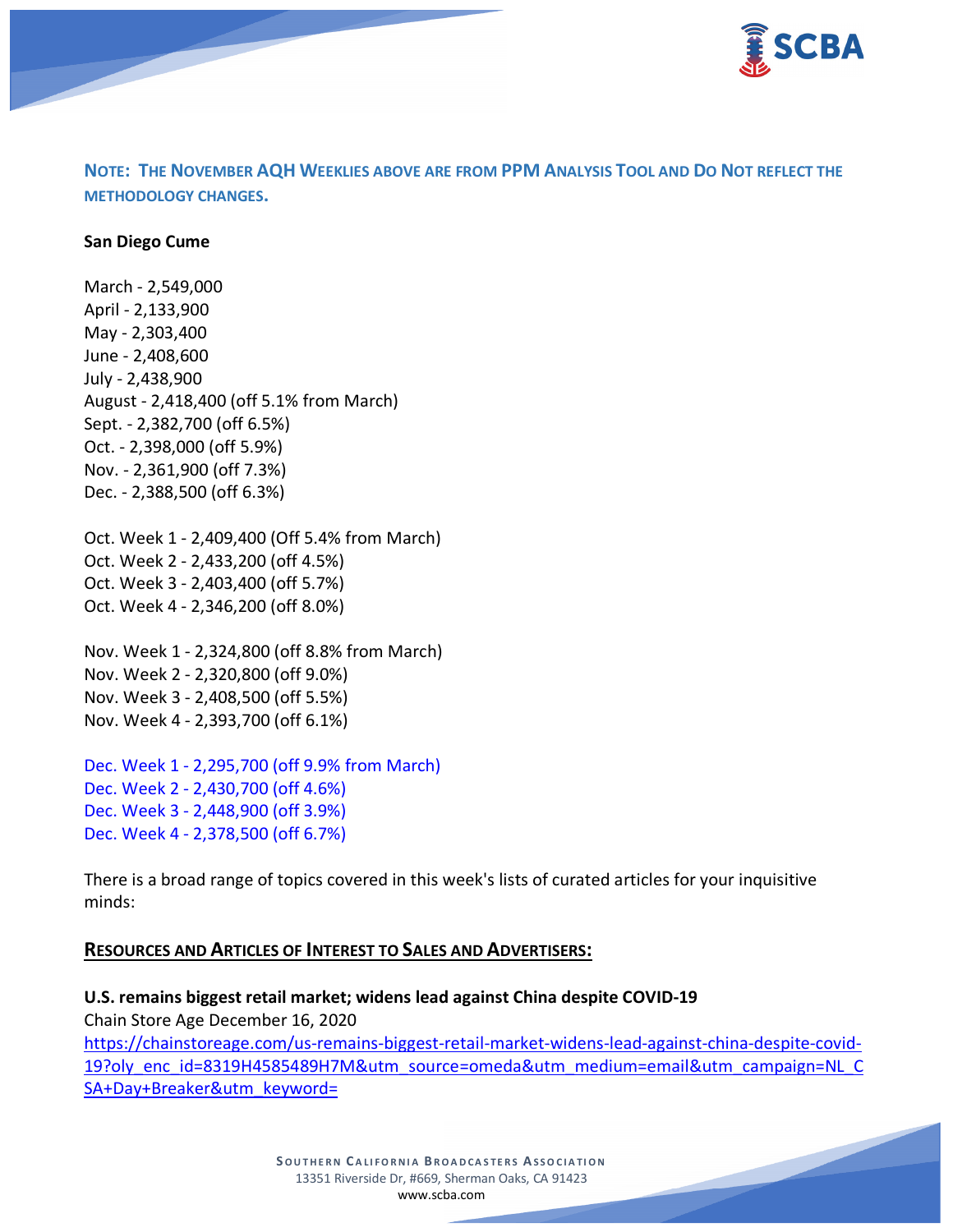

# **Ad Agencies Still Getting Arms Around Nielsen's 'Subscriber First Policy.'** Inside Radio December 16, 2020 [http://www.insideradio.com/free/ad-agencies-still-getting-arms-around-nielsen-s-subscriber-first](http://www.insideradio.com/free/ad-agencies-still-getting-arms-around-nielsen-s-subscriber-first-policy/article_fec22416-3f7d-11eb-ae38-d76eb7b448da.html)[policy/article\\_fec22416-3f7d-11eb-ae38-d76eb7b448da.html](http://www.insideradio.com/free/ad-agencies-still-getting-arms-around-nielsen-s-subscriber-first-policy/article_fec22416-3f7d-11eb-ae38-d76eb7b448da.html)

# **Survey: Consumers stockpiling again, but still shopping in stores**

Chain Store Age December 14, 2020 [https://chainstoreage.com/survey-consumers-stockpiling-again-still-shopping](https://chainstoreage.com/survey-consumers-stockpiling-again-still-shopping-stores?oly_enc_id=8319H4585489H7M&utm_source=omeda&utm_medium=email&utm_campaign=NL_CSA+Day+Breaker&utm_keyword=)[stores?oly\\_enc\\_id=8319H4585489H7M&utm\\_source=omeda&utm\\_medium=email&utm\\_campaign=N](https://chainstoreage.com/survey-consumers-stockpiling-again-still-shopping-stores?oly_enc_id=8319H4585489H7M&utm_source=omeda&utm_medium=email&utm_campaign=NL_CSA+Day+Breaker&utm_keyword=) [L\\_CSA+Day+Breaker&utm\\_keyword=](https://chainstoreage.com/survey-consumers-stockpiling-again-still-shopping-stores?oly_enc_id=8319H4585489H7M&utm_source=omeda&utm_medium=email&utm_campaign=NL_CSA+Day+Breaker&utm_keyword=)

## **2020: The year retailers mitigated disruption with technology**

Chain Store Age December 15, 2020 [https://chainstoreage.com/2020-year-retailers-mitigated-disruption](https://chainstoreage.com/2020-year-retailers-mitigated-disruption-technology?oly_enc_id=8319H4585489H7M&utm_source=omeda&utm_medium=email&utm_campaign=NL_CSA_Connected+Retail&utm_keyword=)[technology?oly\\_enc\\_id=8319H4585489H7M&utm\\_source=omeda&utm\\_medium=email&utm\\_campai](https://chainstoreage.com/2020-year-retailers-mitigated-disruption-technology?oly_enc_id=8319H4585489H7M&utm_source=omeda&utm_medium=email&utm_campaign=NL_CSA_Connected+Retail&utm_keyword=) [gn=NL\\_CSA\\_Connected+Retail&utm\\_keyword=](https://chainstoreage.com/2020-year-retailers-mitigated-disruption-technology?oly_enc_id=8319H4585489H7M&utm_source=omeda&utm_medium=email&utm_campaign=NL_CSA_Connected+Retail&utm_keyword=)

## **Shopify: The five leading retail trends for 2021 are…**

Chain Store Age December 9, 2020 [https://chainstoreage.com/shopify-five-leading-retail-trends-2021](https://chainstoreage.com/shopify-five-leading-retail-trends-2021-are?utm_source=omeda&utm_medium=email&utm_campaign=NL_CSA_Connected+Retail&utm_keyword=&oly_enc_id=8319H4585489H7M) [are?utm\\_source=omeda&utm\\_medium=email&utm\\_campaign=NL\\_CSA\\_Connected+Retail&utm\\_keyw](https://chainstoreage.com/shopify-five-leading-retail-trends-2021-are?utm_source=omeda&utm_medium=email&utm_campaign=NL_CSA_Connected+Retail&utm_keyword=&oly_enc_id=8319H4585489H7M) [ord=&oly\\_enc\\_id=8319H4585489H7M](https://chainstoreage.com/shopify-five-leading-retail-trends-2021-are?utm_source=omeda&utm_medium=email&utm_campaign=NL_CSA_Connected+Retail&utm_keyword=&oly_enc_id=8319H4585489H7M)

## **IAB Moves 2021 Podcast Upfronts To Help Ad Byers Plan Audio Alongside Video.**

Inside Radio (IAB) December 15, 2020 [http://www.insideradio.com/podcastnewsdaily/iab-moves-2021-podcast-upfronts-to-help-ad-byers](http://www.insideradio.com/podcastnewsdaily/iab-moves-2021-podcast-upfronts-to-help-ad-byers-plan-audio-alongside-video/article_c056a986-3efb-11eb-81ef-7feb3e181dd8.html)[plan-audio-alongside-video/article\\_c056a986-3efb-11eb-81ef-7feb3e181dd8.html](http://www.insideradio.com/podcastnewsdaily/iab-moves-2021-podcast-upfronts-to-help-ad-byers-plan-audio-alongside-video/article_c056a986-3efb-11eb-81ef-7feb3e181dd8.html)

**Podcasting Averaged 160 New Podcast Advertisers Each Week In 2020 Says Magellan Analysis.** Inside Radio (Magellan AI) December 15, 2020 [http://www.insideradio.com/podcastnewsdaily/podcasting-averaged-160-new-podcast-advertisers-](http://www.insideradio.com/podcastnewsdaily/podcasting-averaged-160-new-podcast-advertisers-each-week-in-2020-says-magellan-analysis/article_dc516bf2-3efc-11eb-8563-1792918846ed.html)

# [each-week-in-2020-says-magellan-analysis/article\\_dc516bf2-3efc-11eb-8563-1792918846ed.html](http://www.insideradio.com/podcastnewsdaily/podcasting-averaged-160-new-podcast-advertisers-each-week-in-2020-says-magellan-analysis/article_dc516bf2-3efc-11eb-8563-1792918846ed.html)

## **Radio Is Part Of \$250 Million Vaccine Education Campaign.**

(Note: we are working at tracking down the agency that is placing this advertising but it will most likely be coming through your National rep firms)

Inside Radio (NY Times) December 15, 2020

[http://www.insideradio.com/free/radio-is-part-of-250-million-vaccine-education](http://www.insideradio.com/free/radio-is-part-of-250-million-vaccine-education-campaign/article_0f71ba0c-3eb0-11eb-82eb-534d204596de.html)[campaign/article\\_0f71ba0c-3eb0-11eb-82eb-534d204596de.html](http://www.insideradio.com/free/radio-is-part-of-250-million-vaccine-education-campaign/article_0f71ba0c-3eb0-11eb-82eb-534d204596de.html)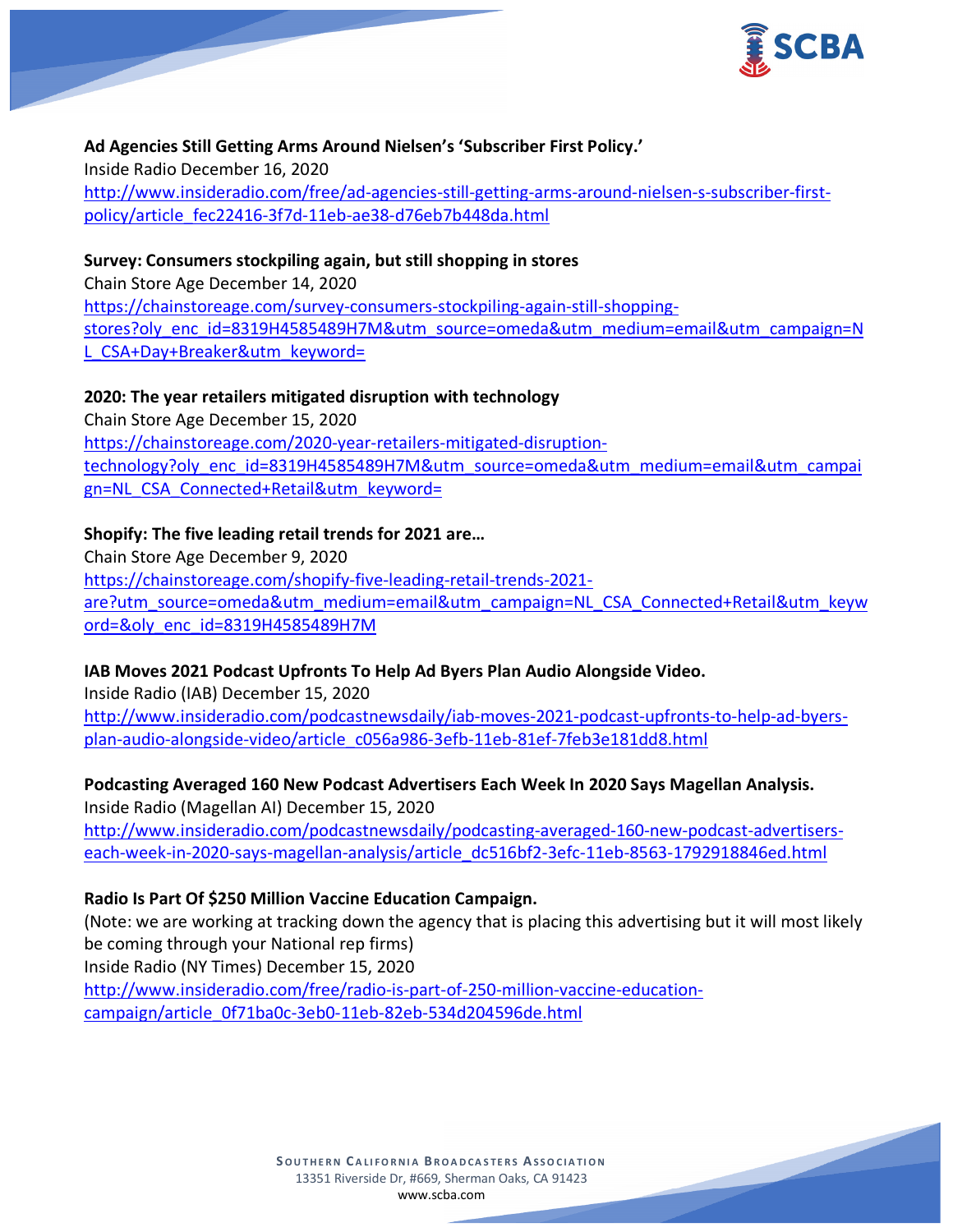

**BofA, Sibling Remain Strong At Spot Radio** RBR-TVBR December 14, 2020 <https://www.rbr.com/mm-spot-10-radio-121420/>

## **Radio Still Getting Fast Food Ads, But Restaurant Category May Take Years To Recover.**

Inside Radio (National Restaurant Association) December 14, 2020 [http://www.insideradio.com/free/radio-still-getting-fast-food-ads-but-restaurant-category-may-take](http://www.insideradio.com/free/radio-still-getting-fast-food-ads-but-restaurant-category-may-take-years-to-recover/article_5ff8fc50-3de4-11eb-aabd-e30bb17b7c56.html)[years-to-recover/article\\_5ff8fc50-3de4-11eb-aabd-e30bb17b7c56.html](http://www.insideradio.com/free/radio-still-getting-fast-food-ads-but-restaurant-category-may-take-years-to-recover/article_5ff8fc50-3de4-11eb-aabd-e30bb17b7c56.html)

**Businesses Must Keep Moving In Any Crisis** Radio Ink (Loyd Ford) December 14, 2020 [https://radioink.com/2020/12/14/businesses-must-keep-moving-in-any](https://radioink.com/2020/12/14/businesses-must-keep-moving-in-any-crisis/?vgo_ee=g4MdIIvetgiR1mkR7kijJ4BI1h38V58Ke8bVrp%2FmcsM%3D)[crisis/?vgo\\_ee=g4MdIIvetgiR1mkR7kijJ4BI1h38V58Ke8bVrp%2FmcsM%3D](https://radioink.com/2020/12/14/businesses-must-keep-moving-in-any-crisis/?vgo_ee=g4MdIIvetgiR1mkR7kijJ4BI1h38V58Ke8bVrp%2FmcsM%3D)

**2021 Opportunities for Sales Growth & Success** SalesFuel December 12, 2020 <https://salesfuel.com/2021-opportunities-for-sales-growth-success/>

## **Text Messages and Account Management**

SalesFuel December 12, 2020 <https://salesfuel.com/text-messages-and-account-management/>

# **Borrell: Advertisers Set To Spend More in 2021**

Radio Ink December 11, 2020 [https://radioink.com/2020/12/11/2021-the-view-from](https://radioink.com/2020/12/11/2021-the-view-from-borrell/?vgo_ee=g4MdIIvetgiR1mkR7kijJ4BI1h38V58Ke8bVrp%2FmcsM%3D)[borrell/?vgo\\_ee=g4MdIIvetgiR1mkR7kijJ4BI1h38V58Ke8bVrp%2FmcsM%3D](https://radioink.com/2020/12/11/2021-the-view-from-borrell/?vgo_ee=g4MdIIvetgiR1mkR7kijJ4BI1h38V58Ke8bVrp%2FmcsM%3D)

# **The Pandemic Has Shifted When, Not Just How, Americans Buy Groceries**

Adweek December 10, 2020 [https://www.adweek.com/retail/grocery-shopping-changes](https://www.adweek.com/retail/grocery-shopping-changes-pandemic/?utm_content=position_3&utm_source=postup&utm_medium=email&utm_campaign=BrandMarketing_Newsletter_201210162334&lyt_id=1385784)[pandemic/?utm\\_content=position\\_3&utm\\_source=postup&utm\\_medium=email&utm\\_campaign=Bran](https://www.adweek.com/retail/grocery-shopping-changes-pandemic/?utm_content=position_3&utm_source=postup&utm_medium=email&utm_campaign=BrandMarketing_Newsletter_201210162334&lyt_id=1385784) [dMarketing\\_Newsletter\\_201210162334&lyt\\_id=1385784](https://www.adweek.com/retail/grocery-shopping-changes-pandemic/?utm_content=position_3&utm_source=postup&utm_medium=email&utm_campaign=BrandMarketing_Newsletter_201210162334&lyt_id=1385784)

**How Many Spots Will Get Results? Cumulus And RAB Do The Math.** Inside Radio (RAB/Cumulus) December 11, 2020 [http://www.insideradio.com/free/how-many-spots-will-get-results-cumulus-and-rab-do-the](http://www.insideradio.com/free/how-many-spots-will-get-results-cumulus-and-rab-do-the-math/article_16f760de-3b8f-11eb-8563-d7822611e200.html)[math/article\\_16f760de-3b8f-11eb-8563-d7822611e200.html](http://www.insideradio.com/free/how-many-spots-will-get-results-cumulus-and-rab-do-the-math/article_16f760de-3b8f-11eb-8563-d7822611e200.html)

**Research From the UK Shows Advertisers Plan To Increase Radio Spend In 2021.** Inside Radio December 11, 2020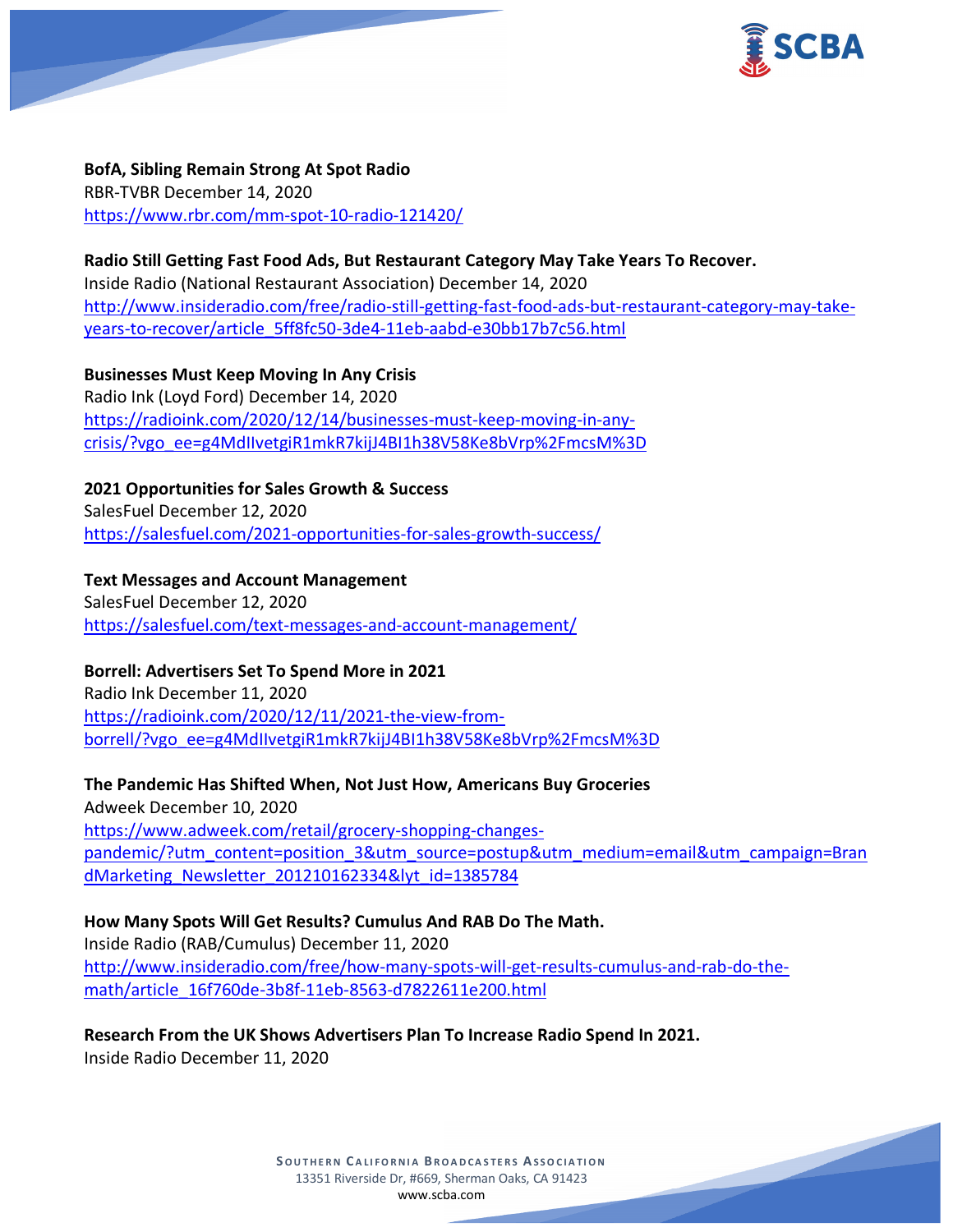

[http://www.insideradio.com/free/research-from-the-uk-shows-advertisers-plan-to-increase-radio](http://www.insideradio.com/free/research-from-the-uk-shows-advertisers-plan-to-increase-radio-spend-in-2021/article_b808bd8e-3b8e-11eb-8213-d3b57af32c87.html)[spend-in-2021/article\\_b808bd8e-3b8e-11eb-8213-d3b57af32c87.html](http://www.insideradio.com/free/research-from-the-uk-shows-advertisers-plan-to-increase-radio-spend-in-2021/article_b808bd8e-3b8e-11eb-8213-d3b57af32c87.html)

## **4 Advertising & Marketing Lessons Inspired By The Grinch**

Digital Media Solutions December 11, 2020

[https://insights.digitalmediasolutions.com/articles/digital-advertising-lessons-from-the](https://insights.digitalmediasolutions.com/articles/digital-advertising-lessons-from-the-grinch?utm_campaign=DMS%20Insights%20Weekly%20Newsletter&utm_medium=email&_hsmi=103106876&_hsenc=p2ANqtz-_e-ZPyszKKvX6JK215gBlDSLAk3jjoXMVmzYp15-eIebdOCgp2HacwFnyWwkfgonZuOXwGaWjWfki4TbALfZkAxuFq9g&utm_content=103106876&utm_source=hs_email)[grinch?utm\\_campaign=DMS%20Insights%20Weekly%20Newsletter&utm\\_medium=email&\\_hsmi=1031](https://insights.digitalmediasolutions.com/articles/digital-advertising-lessons-from-the-grinch?utm_campaign=DMS%20Insights%20Weekly%20Newsletter&utm_medium=email&_hsmi=103106876&_hsenc=p2ANqtz-_e-ZPyszKKvX6JK215gBlDSLAk3jjoXMVmzYp15-eIebdOCgp2HacwFnyWwkfgonZuOXwGaWjWfki4TbALfZkAxuFq9g&utm_content=103106876&utm_source=hs_email) 06876& hsenc=p2ANqtz-\_e-ZPyszKKvX6JK215gBlDSLAk3jjoXMVmzYp15[eIebdOCgp2HacwFnyWwkfgonZuOXwGaWjWfki4TbALfZkAxuFq9g&utm\\_content=103106876&utm\\_so](https://insights.digitalmediasolutions.com/articles/digital-advertising-lessons-from-the-grinch?utm_campaign=DMS%20Insights%20Weekly%20Newsletter&utm_medium=email&_hsmi=103106876&_hsenc=p2ANqtz-_e-ZPyszKKvX6JK215gBlDSLAk3jjoXMVmzYp15-eIebdOCgp2HacwFnyWwkfgonZuOXwGaWjWfki4TbALfZkAxuFq9g&utm_content=103106876&utm_source=hs_email) [urce=hs\\_email](https://insights.digitalmediasolutions.com/articles/digital-advertising-lessons-from-the-grinch?utm_campaign=DMS%20Insights%20Weekly%20Newsletter&utm_medium=email&_hsmi=103106876&_hsenc=p2ANqtz-_e-ZPyszKKvX6JK215gBlDSLAk3jjoXMVmzYp15-eIebdOCgp2HacwFnyWwkfgonZuOXwGaWjWfki4TbALfZkAxuFq9g&utm_content=103106876&utm_source=hs_email)

## **Despite "Remarkable" Rebound, Auto Industry Faces Many Challenges in 2021**

The Detroit Bureau December 10, 2020 [https://www.thedetroitbureau.com/2020/12/despite-remarkable-rebound-auto-industry-faces-many](https://www.thedetroitbureau.com/2020/12/despite-remarkable-rebound-auto-industry-faces-many-challenges-in-2021/)[challenges-in-2021/](https://www.thedetroitbureau.com/2020/12/despite-remarkable-rebound-auto-industry-faces-many-challenges-in-2021/)

## **RESOURCES AND ARTICLES OF INTEREST TO MANAGERS FOR PLANNING AND FORECASTING:**

**Should Radio Go Back To Normal? Or Explore Totally New Opportunities?** Inside Radio (Coleman Insights) December 16, 2020 [http://www.insideradio.com/free/should-radio-go-back-to-normal-or-explore-totally-new](http://www.insideradio.com/free/should-radio-go-back-to-normal-or-explore-totally-new-opportunities/article_ab250414-3f7c-11eb-8611-4badf6c27b20.html)[opportunities/article\\_ab250414-3f7c-11eb-8611-4badf6c27b20.html](http://www.insideradio.com/free/should-radio-go-back-to-normal-or-explore-totally-new-opportunities/article_ab250414-3f7c-11eb-8611-4badf6c27b20.html)

## **A Members-Only Peek At Indie Broadcaster Finances**

Radio+Television Business Report December 15, 20200 <https://www.rbr.com/a-members-only-peek-at-indie-broadcaster-finances/>

# **Pollstar Says 2020 Cost Live Event Industry \$30 Billion In Lost Revenue.**

Inside Radio (Pollstar) December 15, 2020 [http://www.insideradio.com/free/pollstar-says-2020-cost-live-event-industry-30-billion-in-lost](http://www.insideradio.com/free/pollstar-says-2020-cost-live-event-industry-30-billion-in-lost-revenue/article_d20fead0-3eaf-11eb-a0da-6be3be915415.html)[revenue/article\\_d20fead0-3eaf-11eb-a0da-6be3be915415.html](http://www.insideradio.com/free/pollstar-says-2020-cost-live-event-industry-30-billion-in-lost-revenue/article_d20fead0-3eaf-11eb-a0da-6be3be915415.html)

## **Pew Finds More Americans Are Turning To Podcasts For News.**

Inside Radio (Pew Research) December 15, 2020 [http://www.insideradio.com/free/pew-finds-more-americans-are-turning-to-podcasts-for](http://www.insideradio.com/free/pew-finds-more-americans-are-turning-to-podcasts-for-news/article_6ad11da8-3eaf-11eb-a764-97bb02622d06.html)[news/article\\_6ad11da8-3eaf-11eb-a764-97bb02622d06.html](http://www.insideradio.com/free/pew-finds-more-americans-are-turning-to-podcasts-for-news/article_6ad11da8-3eaf-11eb-a764-97bb02622d06.html)

# **Ad Budgets Seen Shifting From Linear TV to OTT** Broadcasting+Cable (BIA) December 15, 2020 <https://www.nexttv.com/news/ad-budgets-seen-shifting-from-linear-tv-to-ott>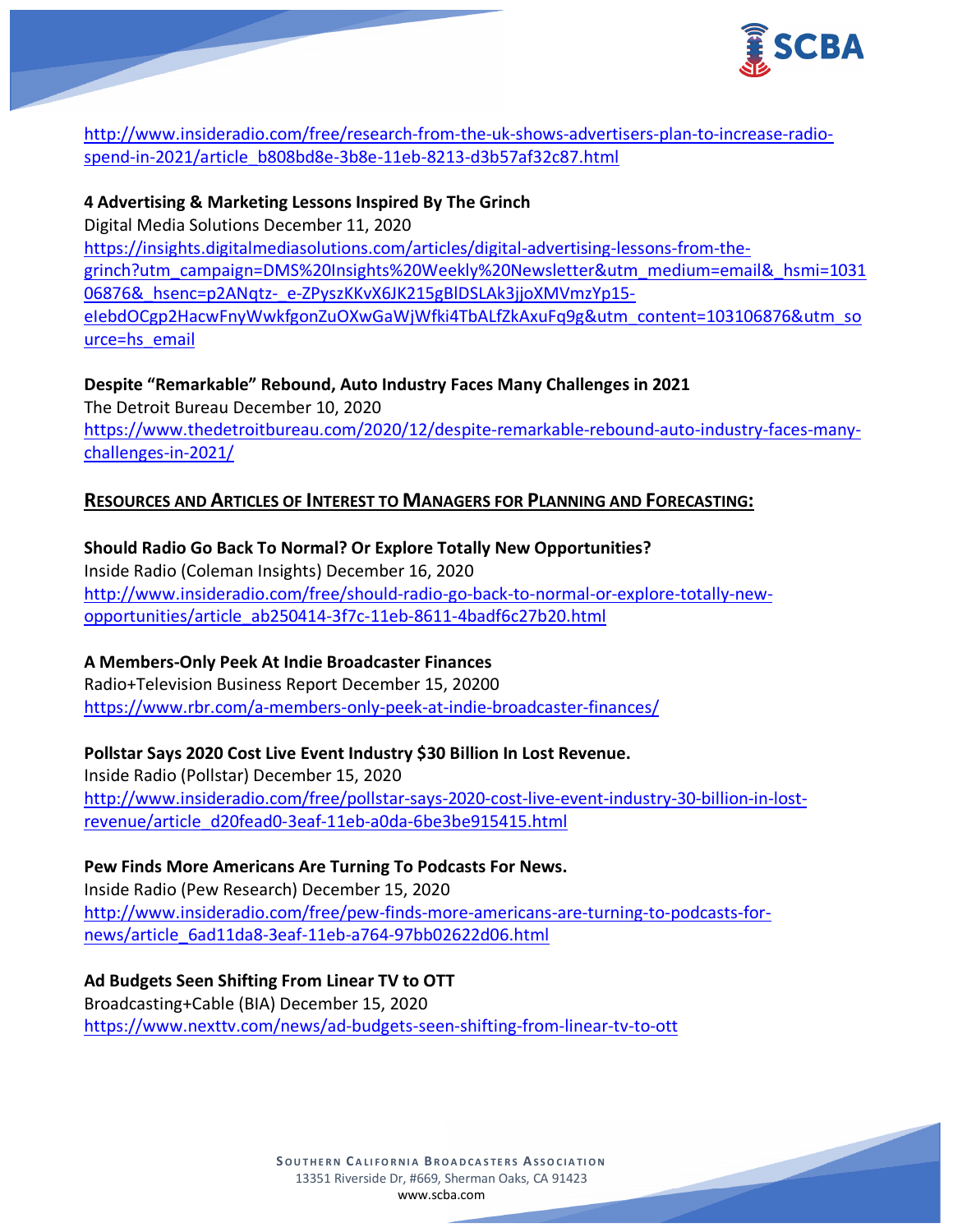

**Local Managers' December Conundrum: How To Budget For 2021.** Inside Radio December 15, 2020 [http://www.insideradio.com/free/local-managers-december-conundrum-how-to-budget-for-](http://www.insideradio.com/free/local-managers-december-conundrum-how-to-budget-for-2021/article_2edbb60e-3eb0-11eb-b668-fb30eb61a7bf.html)[2021/article\\_2edbb60e-3eb0-11eb-b668-fb30eb61a7bf.html](http://www.insideradio.com/free/local-managers-december-conundrum-how-to-budget-for-2021/article_2edbb60e-3eb0-11eb-b668-fb30eb61a7bf.html)

## **Digital advertising: which trends will dominate 2021?**

Econsultancy December 14, 2020 <https://econsultancy.com/digital-advertising-which-trends-will-dominate-2021/>

**Ad Agency Forecast: Expect The Advertising Market To Rebound In 2021** Forbes December 14, 2020 [https://www.forbes.com/sites/bradadgate/2020/12/14/ad-agency-forecast-expect-the-advertising](https://www.forbes.com/sites/bradadgate/2020/12/14/ad-agency-forecast-expect-the-advertising-market-to-rebound-in-2021/?sh=309e42036adb)[market-to-rebound-in-2021/?sh=309e42036adb](https://www.forbes.com/sites/bradadgate/2020/12/14/ad-agency-forecast-expect-the-advertising-market-to-rebound-in-2021/?sh=309e42036adb)

## **Understanding Radio's Share of Wallet**

Radio Ink December 15, 2020 [https://radioink.com/2020/12/15/understanding-radios-share-of](https://radioink.com/2020/12/15/understanding-radios-share-of-wallet/?vgo_ee=g4MdIIvetgiR1mkR7kijJ4BI1h38V58Ke8bVrp%2FmcsM%3D)[wallet/?vgo\\_ee=g4MdIIvetgiR1mkR7kijJ4BI1h38V58Ke8bVrp%2FmcsM%3D](https://radioink.com/2020/12/15/understanding-radios-share-of-wallet/?vgo_ee=g4MdIIvetgiR1mkR7kijJ4BI1h38V58Ke8bVrp%2FmcsM%3D)

**Will We Look Back On 2020 As The Year Radio Rediscovered Its Local Communities?** Jacobs Media Strategies December 14, 2020 [https://jacobsmedia.com/will-we-look-back-on-2020-as-the-year-we-rediscovered-our-local](https://jacobsmedia.com/will-we-look-back-on-2020-as-the-year-we-rediscovered-our-local-communities/)[communities/](https://jacobsmedia.com/will-we-look-back-on-2020-as-the-year-we-rediscovered-our-local-communities/)

## **A First App for Radio with Voice Activation**

RBR-TVBR December 11, 2020 <https://www.rbr.com/a-first-app-for-radio-with-voice-activation/>

**BIA Says Local Ad Spending Will Grow Next Year. Here Are The Categories Growing Fastest.** Inside Radio (BIA Advisory Services) December 11, 2020 [http://www.insideradio.com/free/bia-says-local-ad-spending-will-grow-next-year-here-are-the](http://www.insideradio.com/free/bia-says-local-ad-spending-will-grow-next-year-here-are-the-categories-growing-fastest/article_dc50ec16-3b8e-11eb-b041-938a8cea7ea7.html)[categories-growing-fastest/article\\_dc50ec16-3b8e-11eb-b041-938a8cea7ea7.html](http://www.insideradio.com/free/bia-says-local-ad-spending-will-grow-next-year-here-are-the-categories-growing-fastest/article_dc50ec16-3b8e-11eb-b041-938a8cea7ea7.html)

## **Has Nielsen Discovered The Holy Grail Of Ratings?**

Jacobs Media Strategies December 11, 2020 <https://jacobsmedia.com/has-nielsen-discovered-the-holy-grail-of-ratings/>